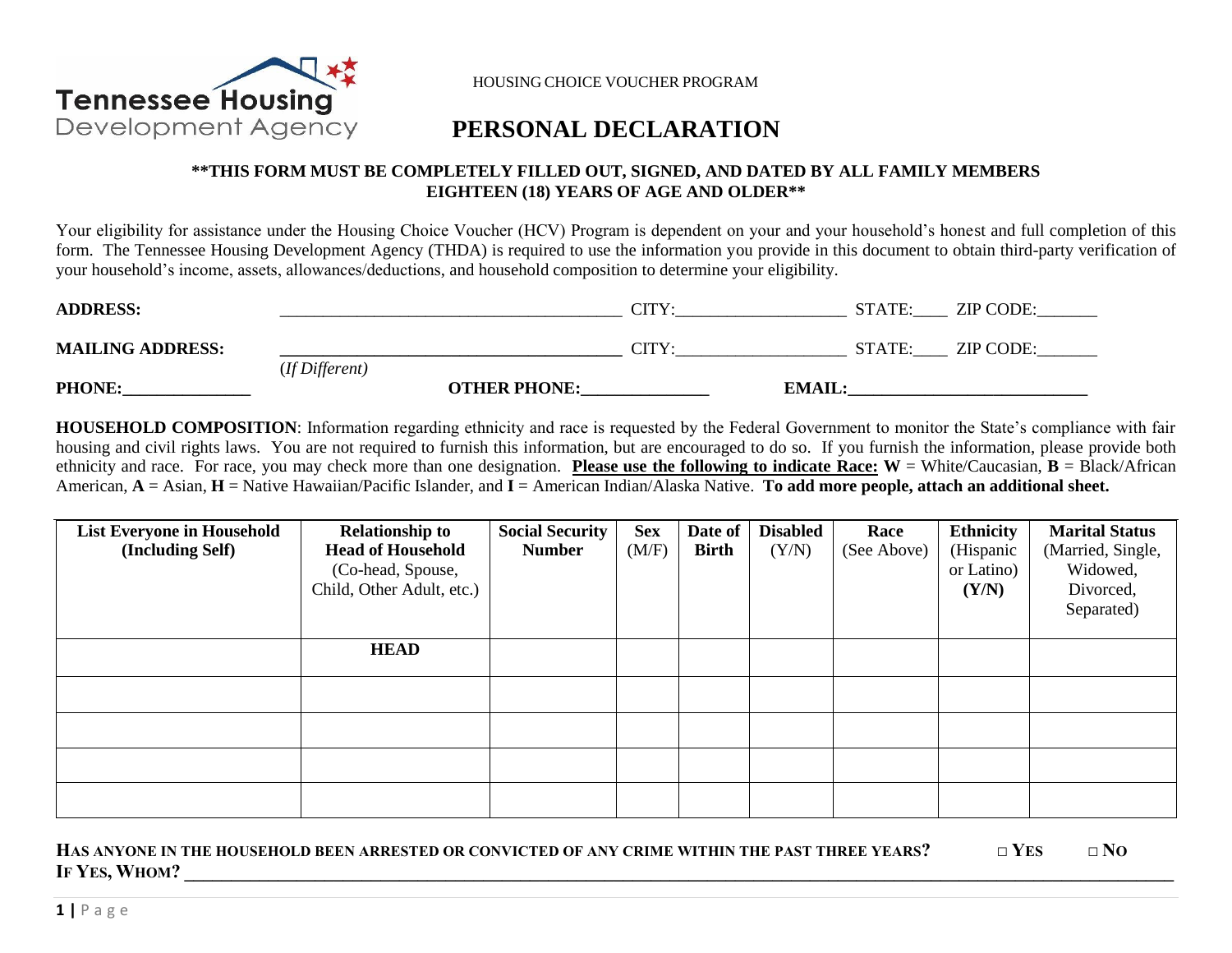### LIST ANYONE IN THE HOME WHO HAS TURNED EIGHTEEN (18) IN THE PAST TWELVE (12) MONTHS\_

**EMPLOYMENT INFORMATION:** Employment includes military, day labor, part-time and temporary or seasonal employment, self-employment, etc.

| <b>Employed Household Member</b> | <b>Employer Name, Address, Phone &amp; Fax</b> | <b>Average Hours Worked</b><br><b>Per Week</b> | <b>Gross Wages</b><br><b>Per Week</b> | <b>Full-time Student</b><br>(Y/N) |
|----------------------------------|------------------------------------------------|------------------------------------------------|---------------------------------------|-----------------------------------|
|                                  |                                                |                                                |                                       |                                   |
|                                  |                                                |                                                |                                       |                                   |
|                                  |                                                |                                                |                                       |                                   |

## **\*\*ATTACH A COPY OF THE MOST RECENT 4 CHECK STUBS OR PRINT OUT OF RECENT PAY HISTORY FROM YOUR EMPLOYER\*\* Is any adult in the household self-employed?** ☐ **Yes** ☐ **No If yes, please explain \_\_\_\_\_\_\_\_\_\_\_\_\_\_\_\_\_\_\_\_\_\_\_\_\_\_\_\_\_\_\_\_\_\_\_\_\_\_\_\_\_\_\_\_\_\_\_\_\_\_\_\_\_\_\_\_\_\_\_\_\_\_\_\_\_\_\_\_\_\_\_\_\_\_\_\_**

**TOTAL HOUSEHOLD INCOME:** List **ALL INCOME** currently or soon to be earned/received by everyone in your household. Income received on behalf of minors MUST be reported. IF a household member is employed, he/she must complete the above employment section of this form. IF you don't have enough room here to write down all the income in your household, attach an additional page. Put N/A if your household has no income. **Sources of Income include Social Security Benefits, Self-Employment, Unemployment, Child Support, Alimony, Workman's Compensation, TANF, Food Stamps, Pensions, etc.**

| <b>Household Member's Name</b> | <b>Source or Type of Income</b> | <b>Monthly Gross Amount</b> | Other information                       |
|--------------------------------|---------------------------------|-----------------------------|-----------------------------------------|
|                                | (See Above)                     |                             | (DHS or Child Support case #, direct    |
|                                |                                 |                             | child support contact information, etc) |
|                                |                                 |                             |                                         |
|                                |                                 |                             |                                         |
|                                |                                 |                             |                                         |
|                                |                                 |                             |                                         |
|                                |                                 |                             |                                         |
|                                |                                 |                             |                                         |

|                 | Does anyone outside of your household pay for any of your bills or give you money on a regular basis? $\Box$ Yes $\Box$ No If yes, please detail the amount and consistency of |  |
|-----------------|--------------------------------------------------------------------------------------------------------------------------------------------------------------------------------|--|
| money received: | Name, address, and phone # of person contributing:                                                                                                                             |  |

**TOTAL HOUSEHOLD ASSETS**: If no one in your household has any assets, write "NONE" in the lines below. If your combined household assets are more than \$5,000, you must submit verification, dated within the last 60 days, of ALL assets. **Assets include checking and savings accounts, IRAs, CDs, Stocks, Whole Life Insurance Policies, etc.**

| <b>Type of Asset</b><br>(See Above) | <b>Current Value</b> | <b>Current Rate of</b><br><b>Interest</b> | <b>Name of Bank or Financial Institution</b> | <b>Account Number(s)</b> |
|-------------------------------------|----------------------|-------------------------------------------|----------------------------------------------|--------------------------|
|                                     |                      | %                                         |                                              |                          |
|                                     |                      | %                                         |                                              |                          |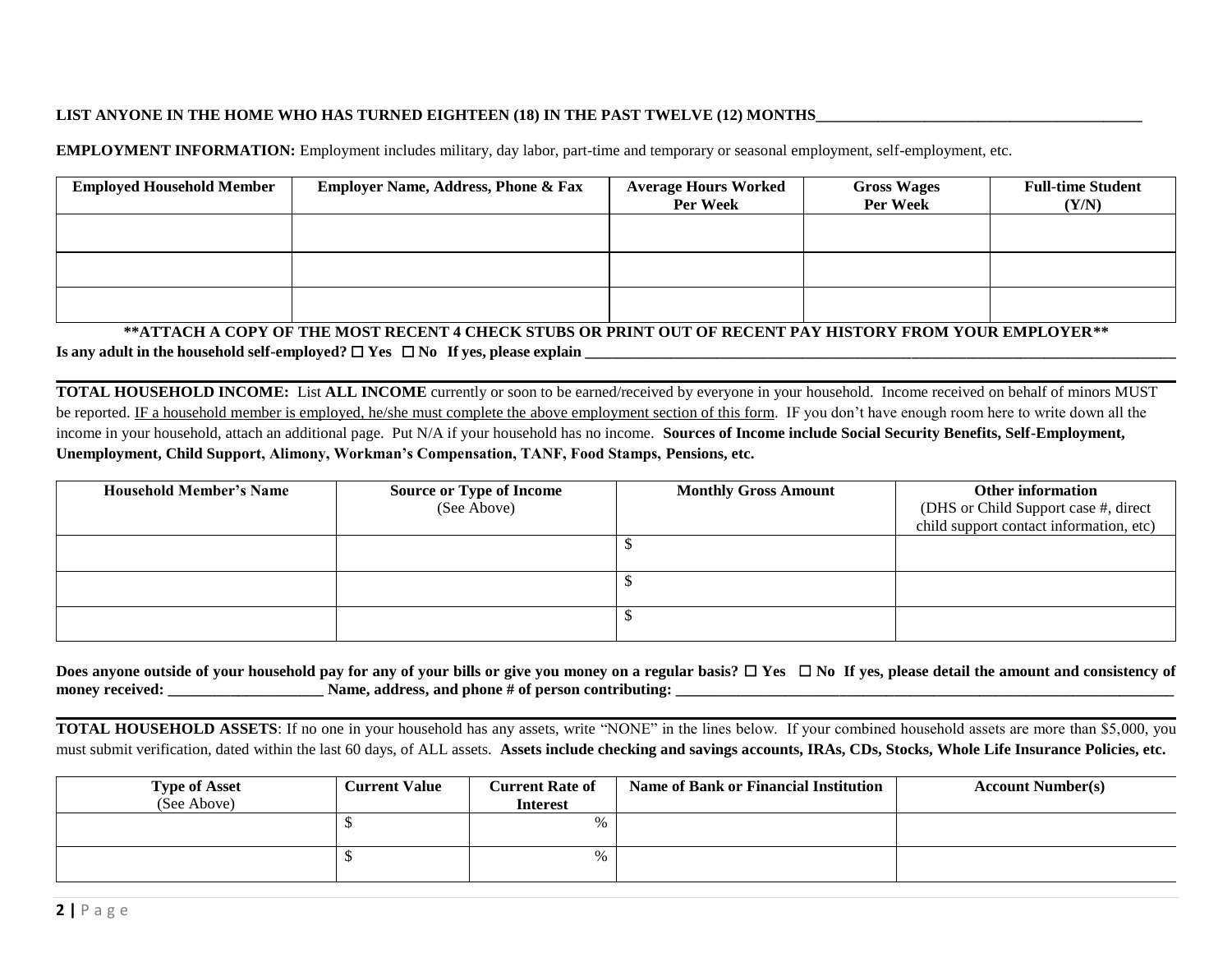Have you sold any property worth more than \$1,000 for less than its Fair Market Value within the last two (2) years? □ Yes □ No **Example: sold a house, cashed in a CD or** Stocks, etc.) If yes, please explain in detail and provide verification

**STUDENT NFORMATION:** List all household members currently enrolled in school, **whether part-time or full-time**. **Schools include primary, secondary, post-secondary (college or higher education), whether private or public.** Verification of student income & cost of tuition must be supplied!

| <b>Student Name(s)</b> | Name of School,<br><b>Address, Phone and Fax</b> | <b>Full-time or</b><br><b>Part-time</b> | <b>Does the Student</b><br>receive financial<br>aid, scholarships or<br>grants? | . .<br>If yes,<br>please explain in detail | 1) Amount of annual<br>tuition?<br>2) Amount of annual financial<br>aid or assistance received?<br>3) Private School? |
|------------------------|--------------------------------------------------|-----------------------------------------|---------------------------------------------------------------------------------|--------------------------------------------|-----------------------------------------------------------------------------------------------------------------------|
|                        |                                                  | $\Box$ full-time<br>$\Box$ part-time    | $\Box$ yes<br>$\Box$ no                                                         |                                            | 2)<br>3)                                                                                                              |
|                        |                                                  | $\Box$ full-time<br>$\Box$ part-time    | $\square$ yes<br>$\Box$ no                                                      |                                            | 2)<br>3)                                                                                                              |
|                        |                                                  | $\Box$ full-time<br>$\Box$ part-time    | $\Box$ yes<br>$\Box$ no                                                         |                                            | 1)<br>2)<br>3)                                                                                                        |

**MEDICAL EXPENSES**: For households whose head or spouse is age sixty-two (62) or older, or whose head or spouse is disabled (proof of disability must be on file with the THDA, the THDA can deduct from income medical expenses that are: 1) Anticipated to be paid by anyone in the household in the twelve (12) months following the effective date of the review; 2) Are not paid by an outside source; and 3) Can be verified by third party sources. **Examples of medical expenses include: services of physicians; medical insurance premiums; prescription medicines; dental expenses; eye glasses; hearing aids and batteries; attendant care or periodic medical care; payments on accumulated medical bills.** *I certify my medical expenses anticipated for the next 12 months are as follows and that I have provided verification:*

| <b>Family Member Name</b> | <b>Type of Expense</b> | <b>Monthly Amount</b> |
|---------------------------|------------------------|-----------------------|
|                           |                        |                       |
|                           |                        |                       |
|                           |                        |                       |
|                           |                        |                       |
|                           |                        |                       |
|                           |                        |                       |

**LIVE-IN AID:** Do you require a live-in aid? □ Yes □ No Is a live-in aid presently living with you? □ Yes □ No

**DISABILITY ASSISTANCE EXPENSES:** For families with a disabled family member (not the head or spouse), where the disability has been verified by the THDA, the THDA can deduct from income attendant care and auxiliary apparatus expenses that are: 1) Necessary to enable a family member (including the disabled person) to be employed; 2) Anticipated to be paid in the next 12 months; 3) Not paid or reimbursed by outside sources; and 4) Not paid to a family member. *I certify my disability assistance expenses are as follows and that I have provided verification): .*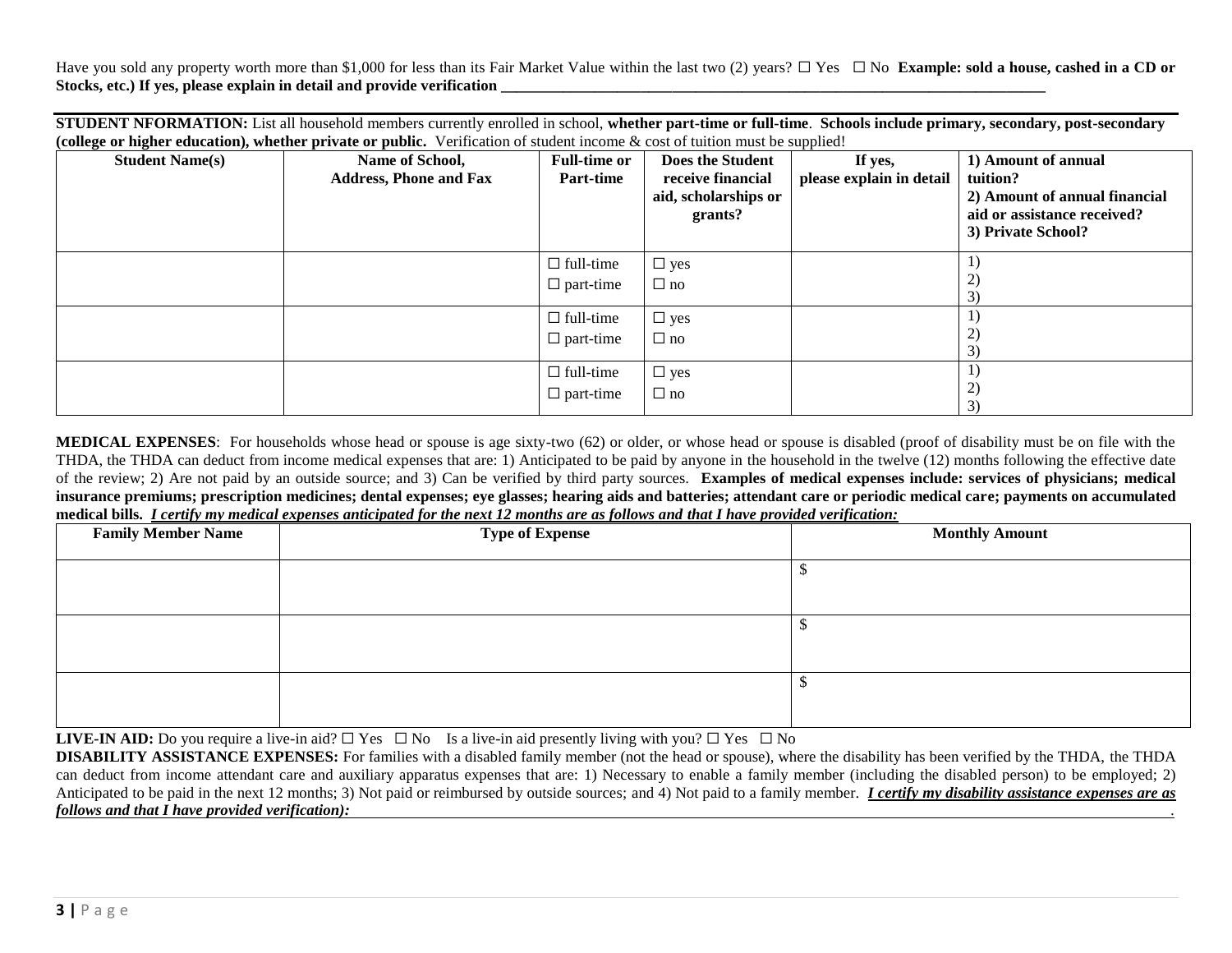| <b>ITEM</b>          |      | <b>MONTHLY PAYMENT</b> | <b>PAID BY WHOM (Name)?</b> | <b>CURRENT OR PAST</b> | <b>BALANCE</b>            |
|----------------------|------|------------------------|-----------------------------|------------------------|---------------------------|
|                      |      |                        |                             | DUE?                   |                           |
| Rent/Mortgage        | None | \$                     |                             |                        | \$                        |
| Electricity          | None | \$                     |                             |                        | $\mathcal{S}$             |
| Gas Heat             | None | $\mathbb{S}$           |                             |                        | $\mathcal{S}$             |
| Water for Home       | None | \$                     |                             |                        | $\boldsymbol{\mathsf{S}}$ |
| Telephone            | None | $\mathcal{S}$          |                             |                        | $\boldsymbol{\mathsf{S}}$ |
| Cell Phone           | None | \$                     |                             |                        | $\mathcal{S}$             |
| Food                 | None | $\mathbb{S}$           |                             |                        | \$                        |
| Cable                | None | $\mathcal{S}$          |                             |                        | $\mathcal{S}$             |
| Internet             | None | $\mathcal{L}$          |                             |                        | $\boldsymbol{\mathsf{S}}$ |
| Car Payment (s)      | None | \$                     |                             |                        | \$                        |
| Gas for Car          | None | \$                     |                             |                        | $\boldsymbol{\mathsf{S}}$ |
| Car Insurance        | None | \$                     |                             |                        | $\mathcal{S}$             |
| Life Insurance       | None | \$                     |                             |                        | $\boldsymbol{\mathsf{S}}$ |
| Furniture            | None | $\mathcal{S}$          |                             |                        | $\boldsymbol{\mathsf{S}}$ |
| Loan $(s)$           | None | \$                     |                             |                        | $\boldsymbol{\mathsf{S}}$ |
| Rentals              | None | $\mathcal{S}$          |                             |                        | $\mathcal{S}$             |
| <b>Trash Removal</b> | None | $\mathcal{S}$          |                             |                        | $\boldsymbol{\mathsf{S}}$ |
| Credit Cards         | None | \$                     |                             |                        | \$                        |
| Other:               | None | $\mathbb{S}$           |                             |                        | $\boldsymbol{\mathsf{S}}$ |
| Other:               | None | $\mathcal{S}$          |                             |                        | \$                        |

### **HOUSEHOLD EXPENSES:** List **ALL** expenses for everyone who will live in the home.

Do your current Household expenses exceed your gross monthly income?  $\Box$  Yes  $\Box$  No If yes, please explain who assist you with your monthly household expenses: **\_\_\_\_\_\_\_\_\_\_\_\_\_\_\_\_\_\_\_\_\_\_\_\_\_\_\_\_\_\_\_\_\_\_\_\_\_\_\_\_\_\_\_\_\_\_\_\_\_\_\_\_\_\_\_\_\_\_\_\_\_\_\_\_\_\_\_\_\_\_\_\_\_\_\_\_\_\_\_\_\_\_\_\_\_\_\_\_\_\_\_\_\_\_\_\_\_\_\_\_\_\_\_\_\_\_\_\_\_\_\_\_\_\_\_\_\_\_\_\_\_\_\_\_\_\_\_\_\_\_\_\_\_\_\_\_\_\_\_\_\_\_\_\_**

**CHILD CARE EXPENSES:** I certify that my child care expenses for the next 12 months are as follows: (list anticipated amounts per month & contact information)

| <b>Childcare Provider Name</b> | <b>Address Phone &amp; Fax</b> | Child's Name &<br>Age | <b>Monthly</b><br><b>Amount Paid by</b><br>the Family? | <b>Amount Paid by Someone Else</b><br>(list name, address phone $\&$ fax of person(s) who assist you<br>in paying the childcare expense) |
|--------------------------------|--------------------------------|-----------------------|--------------------------------------------------------|------------------------------------------------------------------------------------------------------------------------------------------|
|                                |                                |                       |                                                        |                                                                                                                                          |
|                                |                                |                       |                                                        |                                                                                                                                          |

**FAMILY SELF SUFFICIENCY:** Are you interested in participating in THDA's Family Self Sufficiency Program? *In this program, THDA will help you to locate the resources you need (education, child care) to secure employment and become self-sufficient.*  $\Box$  Yes  $\Box$  No **CERTIFICATION**

We, the adult members of the household, do hereby swear, attest, and affirm that all of the above information is true and complete. We understand that all adult household members are responsible for providing true and complete information and for reporting changes in a timely manner and that our failure to provide such information may result in a termination of the household's participation in the Housing Choice Voucher Program and **may be a felony crime as outlined below.**